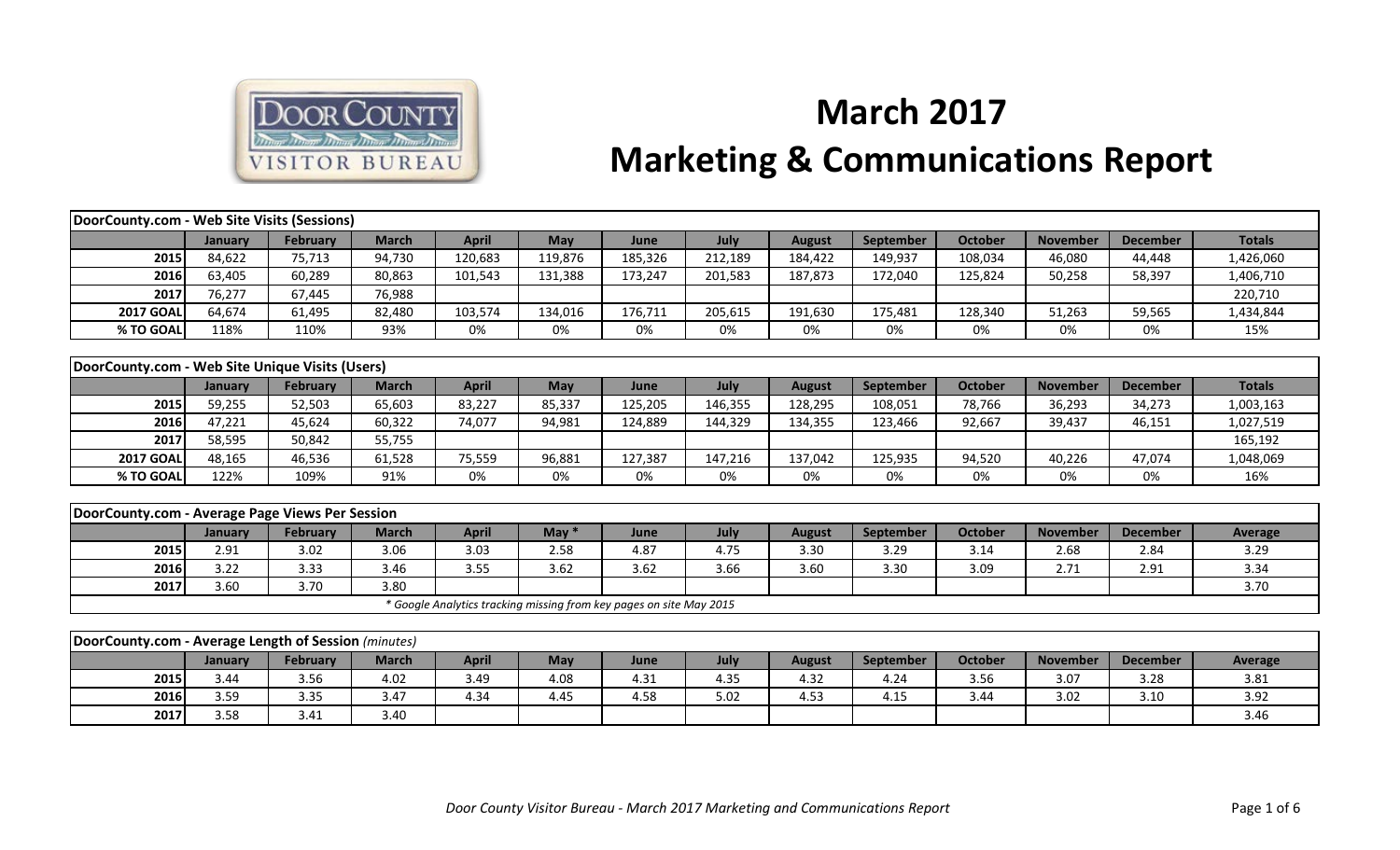| DoorCounty.com - Mobile Web Site Useage                     |                                                                     |                 |              |              |                                          |        |                                               |               |           |         |                                         |                 |               |  |  |
|-------------------------------------------------------------|---------------------------------------------------------------------|-----------------|--------------|--------------|------------------------------------------|--------|-----------------------------------------------|---------------|-----------|---------|-----------------------------------------|-----------------|---------------|--|--|
|                                                             | January                                                             | <b>February</b> | <b>March</b> | <b>April</b> | $May*$                                   | June   | July                                          | <b>August</b> | September | October | <b>November</b>                         | <b>December</b> | <b>Totals</b> |  |  |
| 2015                                                        | 39,024                                                              | 21,610          | 43,392       | 54,501       | 30,019                                   | 87,000 | 103,550                                       | 94,460        | 75,538    | 56,316  | 26,040                                  | 22,569          | 654,019       |  |  |
| 2016                                                        | 30,943                                                              | 31,015          | 39,684       | 50,397       | 69,140                                   | 91,729 | 114,452                                       | 103,485       | 103,174   | 73,631  | 26,980                                  | 31,466          | 766,096       |  |  |
| 2017                                                        | 38,705                                                              | 35,937          | 41,817       |              |                                          |        |                                               |               |           |         |                                         |                 | 116,459       |  |  |
|                                                             | * Google Analytics tracking missing from key pages on site May 2015 |                 |              |              |                                          |        |                                               |               |           |         |                                         |                 |               |  |  |
|                                                             |                                                                     |                 |              |              |                                          |        |                                               |               |           |         |                                         |                 |               |  |  |
| DoorCounty.com - Top Ten Most Requested Pages for the Month |                                                                     |                 |              |              |                                          |        |                                               |               |           |         |                                         |                 |               |  |  |
| 1) /Home                                                    |                                                                     |                 |              |              | 5) /stay/log-cabin-log-house             |        |                                               |               |           |         | 9) /experience/scenic-attractions/parks |                 |               |  |  |
| 2) Experience/Events                                        |                                                                     |                 |              |              |                                          |        | 6) /discover/guides-and-reports/visitor-guide |               |           |         | 10)/experience/everything-cherry        |                 |               |  |  |
| 3) /seasonal-promotions/nature-of-romance                   |                                                                     |                 |              |              | 7) /spring                               |        |                                               |               |           |         |                                         |                 |               |  |  |
| 4) /stay                                                    |                                                                     |                 |              |              | 8) /experience/scenic-attractions/parks/ |        |                                               |               |           |         |                                         |                 |               |  |  |
|                                                             |                                                                     |                 |              |              |                                          |        |                                               |               |           |         |                                         |                 |               |  |  |
| DoorCounty.com - Top Ten Sources for the Month              |                                                                     |                 |              |              |                                          |        |                                               |               |           |         |                                         |                 |               |  |  |
|                                                             |                                                                     |                 |              |              |                                          |        |                                               |               |           |         |                                         |                 |               |  |  |

| 1) Google/organic  | 5) yahoo               | 9) fishcreekcampground.com |
|--------------------|------------------------|----------------------------|
| 2) (direct)/(none) | 6) m.facebook          | 10) doorcounty.com         |
| 3) Facebook        | 7) Facebook.com        |                            |
| 4) Bing            | 8) travelwisconsin.com |                            |

| Social Media: Facebook |           |                 |              |              |            |           |           |               |                  |                |                 |                   |               |
|------------------------|-----------|-----------------|--------------|--------------|------------|-----------|-----------|---------------|------------------|----------------|-----------------|-------------------|---------------|
| <b>Impressions</b>     | January   | <b>February</b> | <b>March</b> | <b>April</b> | <b>May</b> | June      | July      | <b>August</b> | September        | <b>October</b> | <b>November</b> | <b>December</b>   | <b>Totals</b> |
| 2015                   | 826,778   | 594,789         | 839,094      | 1,204,160    | 1,097,071  | 1,201,542 | 1,286,647 | 925,223       | 1,065,510        | 1,045,703      | 1,088,533       | 563,186           | 11,738,236    |
| 2016                   | 994,271   | 1,014,098       | 758,324      | 1,194,643    | 1,530,365  | 1,611,401 | 2,131,033 | 2,262,757     | 3,573,818        | 3,378,374      | 1,313,169       | l <b>,228,910</b> | 20,991,163    |
| 2017                   | 1,730,644 | 1,649,293       | 1,603,254    |              |            |           |           |               |                  |                |                 |                   | 4,983,191     |
| <b>Post Views</b>      | January   | February        | <b>March</b> | <b>April</b> | <b>May</b> | June      | July      | <b>August</b> | <b>September</b> | <b>October</b> | <b>November</b> | <b>December</b>   | <b>Totals</b> |
| 2015                   | 555,825   | 388,349         | 555,850      | 772,633      | 739,233    | 768,594   | 847,893   | 686,341       | 679,592          | 739,724        | 856,575         | 407,601           | 7,998,210     |
| 2016                   | 780,727   | 773,366         | 581,832      | 855,534      | 1,164,837  | 1,281,364 | 1,480,357 | 1,559,301     | 2,824,540        | 2,534,054      | 910,455         | 817,399           | 15,563,766    |
| 2017                   | 1,103,020 | 1,043,540       | 938,185      |              |            |           |           |               |                  |                |                 |                   | 3,084,745     |
| <b>Page Views</b>      | January   | February        | <b>March</b> | <b>April</b> | <b>May</b> | June      | July      | <b>August</b> | September        | <b>October</b> | <b>November</b> | <b>December</b>   | <b>Totals</b> |
| 2015                   | 104,557   | 81,847          | 125,202      | 150,854      | 150,023    | 168,039   | 162,788   | 119,717       | 181,124          | 169,600        | 1,388           | 81,295            | 1,496,434     |
| 2016                   | 112,475   | 103,983         | 87,177       | 153,588      | 172,031    | 113,158   | 233,864   | 369,832       | 311,572          | 335,892        | 272,806         | 317,219           | 2,583,597     |
| 2017                   | 381,660   | 362,131         | 333,465      |              |            |           |           |               |                  |                |                 |                   | 1,077,256     |
| <b>Engagement</b>      | January   | February        | <b>March</b> | <b>April</b> | <b>May</b> | June      | July      | <b>August</b> | September        | October        | <b>November</b> | <b>December</b>   | <b>Totals</b> |
| 2015                   | 24,832    | 14,834          | 26,432       | 32,633       | 32,944     | 32,210    | 30,093    | 24,461        | 32,364           | 35,477         | 26,773          | 13,550            | 326,603       |
| 2016                   | 28,766    | 20,520          | 15,324       | 31,493       | 34,883     | 34,678    | 65,406    | 43,487        | 79,971           | 61,204         | 30,010          | 25,511            | 471,253       |
| 2017                   | 39,773    | 43,991          | 32,927       |              |            |           |           |               |                  |                |                 |                   | 116,691       |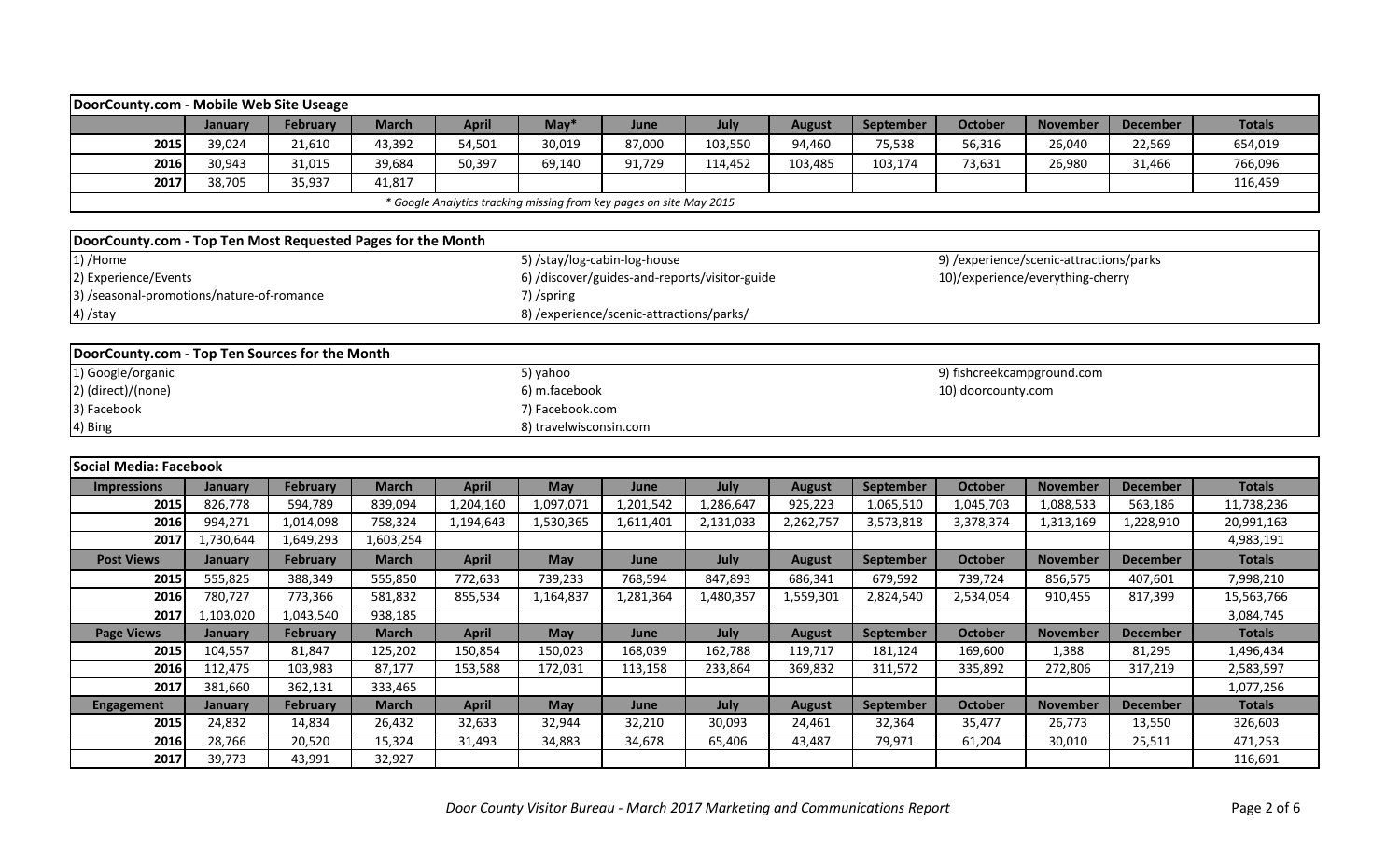| <b>Social Media: Twitter</b>                                     |                |                 |              |              |            |           |            |               |                  |                |                 |                 |                        |
|------------------------------------------------------------------|----------------|-----------------|--------------|--------------|------------|-----------|------------|---------------|------------------|----------------|-----------------|-----------------|------------------------|
| <b>Followers</b>                                                 | January        | February        | <b>March</b> | <b>April</b> | <b>May</b> | June      | July       | <b>August</b> | September        | <b>October</b> | <b>November</b> | <b>December</b> | <b>Annual % Growth</b> |
| 2015                                                             | 3,585          | 3,652           | 3,709        | 3,781        | 3,872      | 3,992     | 4,096      | 4,153         | 4,219            | 4,261          | 4,302           | 4,350           | 21%                    |
| 2016                                                             | 4,411          | 4,459           | 4,547        | 4,588        | 4,661      | 4,760     | 4,878      | 4,955         | 5,019            | 5,068          | 5,086           | 5,136           | 16%                    |
| 2017                                                             | 5,201          | 5,264           | 5,368        |              |            |           |            |               |                  |                |                 |                 |                        |
| <b>Impressions</b>                                               | January        | <b>February</b> | <b>March</b> | <b>April</b> | <b>May</b> | June      | July       | <b>August</b> | <b>September</b> | <b>October</b> | <b>November</b> | <b>December</b> | <b>Totals</b>          |
| 2015                                                             | 2,257,152      | 1,533,877       | 1,517,133    | 704,372      | 2,271,820  | 2,700,702 | 2,634,001  | 4,648,946     | 5,502,863        | 2,459,054      | 4,013,608       | 9,737,951       | 39,981,479             |
| 2016                                                             | 2,709,041      | 7,170,397       | 2,556,102    | 3,822,978    | 5,736,414  | 8,969,016 | 22,713,222 | 6,557,849     | 3,986,430        | 2,503,666      | 1,616,196       | 2,882,856       | 71,224,167             |
| 2017                                                             | 2,816,512      | 4,663,206       | 2,852,765    |              |            |           |            |               |                  |                |                 |                 | 10,332,483             |
|                                                                  |                |                 |              |              |            |           |            |               |                  |                |                 |                 |                        |
| <b>Pay-Per-Click Results</b>                                     |                |                 |              |              |            |           |            |               |                  |                |                 |                 |                        |
|                                                                  | <b>January</b> | <b>February</b> | <b>March</b> | <b>April</b> | <b>May</b> | June      | July       | <b>August</b> | September        | <b>October</b> | <b>November</b> | <b>December</b> | <b>Totals</b>          |
| 2015                                                             | 1,815          | 2,153           | 2,240        | 2,253        | 5,507      | 5,556     | 5,507      | 4,096         | 5,507            | 2,251          | 1,015           | 1,006           | 38,906                 |
| 2016                                                             | 2,577          | 5,584           | 7,131        | 8,905        | 14,312     | 5,161     | 1,365      | 8,939         | 9,289            | 1,357          | 831             | 477             | 65,928                 |
| 2017                                                             | 3,316          | 4,711           | 4,356        |              |            |           |            |               |                  |                |                 |                 | 12,383                 |
|                                                                  |                |                 |              |              |            |           |            |               |                  |                |                 |                 |                        |
| Door County E-Newsletter - Number of E-Mails Sent (with remails) |                |                 |              |              |            |           |            |               |                  |                |                 |                 |                        |
|                                                                  | January        | <b>February</b> | <b>March</b> | <b>April</b> | May        | June      | July       | <b>August</b> | September        | <b>October</b> | <b>November</b> | <b>December</b> | <b>Totals</b>          |
| 2015                                                             | 328,573        | 319,563         | 310,628      | 316,865      | 341,409    | 349,020   | 486,954    | 359,538       | 350,421          | 348,142        | 347,933         | 344,699         | 4,203,745              |
| 2016                                                             | 688,006        | 336,747         | 334,214      | 285,196      | 292,101    | 617,581   | 324,801    | 364,339       | 363,905          | 362,390        | 364,584         | 362,183         | 4,696,047              |
| 2017                                                             | 366,226        | 365,269         | 342,484      |              |            |           |            |               |                  |                |                 |                 | 1,073,979              |
| Door County F-Newsletter - Onen Rates                            |                |                 |              |              |            |           |            |               |                  |                |                 |                 |                        |

| Door County E-Newsletter - Open Rates |         |                 |              |        |            |        |        |        |                  |         |                 |                 |         |
|---------------------------------------|---------|-----------------|--------------|--------|------------|--------|--------|--------|------------------|---------|-----------------|-----------------|---------|
|                                       | January | <b>February</b> | <b>March</b> | April  | <b>May</b> | June   | July   | August | <b>September</b> | October | <b>November</b> | <b>December</b> | Average |
| 2015                                  | 24.80%  | 23.60%          | 27.70%       | 28.70% | 26.80%     | 27.10% | 32.90% | 24.74% | 25.71%           | 24.20%  | 21.67%          | 20.06%          | 25.67%  |
| 2016                                  | 23.32%  | 20.69%          | 22.05%       | 29.88% | 30.54%     | 29.73% | 31.08% | 26.95% | 29.14%           | 26.27%  | 22.19%          | 21.70%          | 26.13%  |
| *2017                                 | 19.00%  | 18.40%          | 20.00%       |        |            |        |        |        |                  |         |                 |                 | 19.13%  |

*\*New deployment platform and template introduced for 2017*

|       | Door County E-Newsletter - Click Thru's |          |              |       |            |       |       |        |                  |         |                 |                 |         |  |
|-------|-----------------------------------------|----------|--------------|-------|------------|-------|-------|--------|------------------|---------|-----------------|-----------------|---------|--|
|       | January                                 | February | <b>March</b> | April | <b>May</b> | June  | July  | August | <b>September</b> | October | <b>November</b> | <b>December</b> | Average |  |
| 2015  | 2.60%                                   | 2.90%    | 3.60%        | 4.30% | 3.41%      | 4.00% | 5.09% | 3.13%  | 3.85%            | 2.83%   | 2.01%           | 1.61%           | 3.28%   |  |
| 2016  | 3.53%                                   | 1.82%    | 3.22%        | 3.58% | 4.18%      | 3.37% | 3.90% | 2.71%  | 3.63%            | 3.11%   | 1.66%           | 1.72%           | 3.04%   |  |
| *2017 | 1.38%                                   | 44%،     | 2.46%        |       |            |       |       |        |                  |         |                 |                 | 1.76%   |  |

*\*New deployment platform and template introduced for 2017*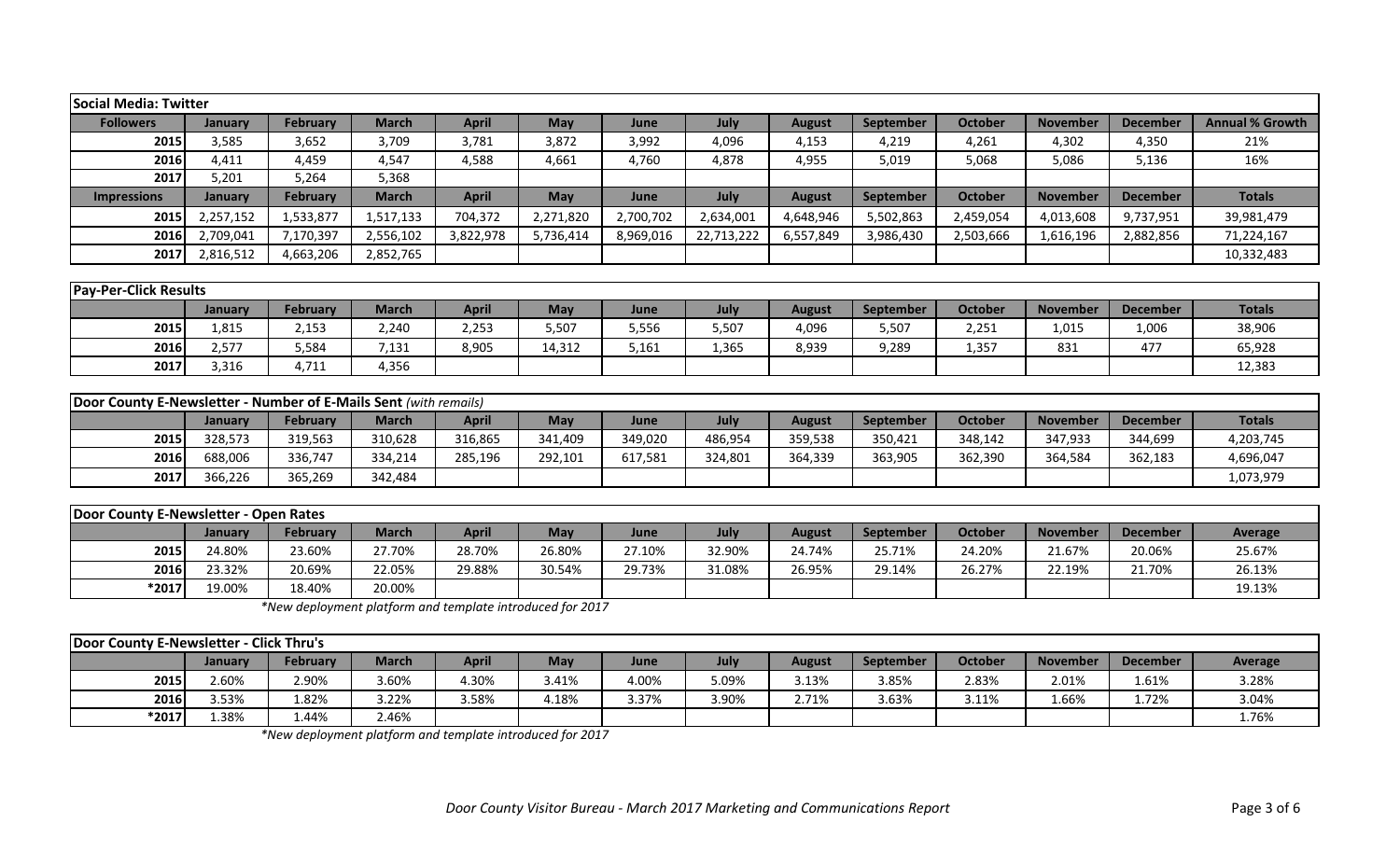| <b>Advertising</b> | - Gross Impressions |           |              |           |           |           |           |           |                  |           |                 |                 |              |
|--------------------|---------------------|-----------|--------------|-----------|-----------|-----------|-----------|-----------|------------------|-----------|-----------------|-----------------|--------------|
|                    | January             | February  | <b>March</b> | April     | May       | June      | July      | August    | <b>September</b> | October   | <b>November</b> | <b>December</b> | <b>Total</b> |
| 2015               | 346.ز               | 2,679,900 | 5,336,400    | 9,945,248 | 5,628,037 | 1,183,348 | 673,070   | 441,307   | 2,900,619        | 1,587,416 | 6,390           | 6,390           | 30,393,471   |
| 2016               | 599,103             | 34,767    | 613,755      | 2,418,226 | 8,905,652 | 7,792,796 | 1,157,356 | 5,096,104 | 4,521,300        | 3,376,859 | 745,927         | 599,977         | 35,881,822   |
| 2017               | 985,753             | 833,234   | 1,013,617    |           |           |           |           |           |                  |           |                 |                 | 2,832,604    |

| Advertising       | Media Placed 2017 |          |              |              |     |      |      |               |           |         |                 |          |              |
|-------------------|-------------------|----------|--------------|--------------|-----|------|------|---------------|-----------|---------|-----------------|----------|--------------|
|                   | Januarv           | February | <b>March</b> | <b>April</b> | May | June | July | <b>August</b> | September | October | <b>November</b> | December | <b>Total</b> |
| <b>Total Paid</b> | 6,875             | 6,678    | \$6,658      |              |     |      |      |               |           |         |                 |          | \$20,210     |
| Co-Op Dollars     | 6,375             | \$750    | \$2,225      |              |     |      |      |               |           |         |                 |          | \$9,350      |

| <b>Online Video Views</b> (includes YouTube channels, Vimeo channel and live or embedded Facebook videos featuring DCVB video content such as Explore The Door, Our Door County, aerial videos, TV ads, etc) |                |                 |              |        |         |         |        |         |                  |                |                 |                 |               |
|--------------------------------------------------------------------------------------------------------------------------------------------------------------------------------------------------------------|----------------|-----------------|--------------|--------|---------|---------|--------|---------|------------------|----------------|-----------------|-----------------|---------------|
|                                                                                                                                                                                                              | <b>January</b> | <b>February</b> | <b>March</b> | April  | May     | June    | July   | August  | <b>September</b> | <b>October</b> | <b>November</b> | <b>December</b> | <b>Totals</b> |
| 2015                                                                                                                                                                                                         | 731.ز          | 7,223           | 8,932        | 8,134  | 13,319  | 16,888  | 20,796 | 24,895  | 21,995           | 23,020         | 18,771          | 19,107          | 189,811       |
| 2016                                                                                                                                                                                                         | 77,083         | 22,279          | 41,152       | 44,323 | 159,171 | 103,794 | 93,713 | 200,640 | 59,224           | 104.412        | 46,546          | 36,831          | 939,168       |
| 2017                                                                                                                                                                                                         | 108.900        | 58,593          | 230,569      |        |         |         |        |         |                  |                |                 |                 | 398,062       |

| <b>Media Marketing Program - Impressions</b> |                      |                 |              |                                                                |            |            |            |               |                  |            |                 |                 |               |
|----------------------------------------------|----------------------|-----------------|--------------|----------------------------------------------------------------|------------|------------|------------|---------------|------------------|------------|-----------------|-----------------|---------------|
|                                              | <b>January</b>       | <b>February</b> | <b>March</b> | <b>April</b>                                                   | Mav        | June       | July       | <b>August</b> | <b>September</b> | October    | <b>November</b> | <b>December</b> | <b>Totals</b> |
|                                              | 2015 28,017,364      | 1,823,856       | 20,098,799   | 22,527,085                                                     | 3,830,004  | 19,201,677 | 30,984,433 | 36,995,848    | 9,122,770        | 2,746,629  | 6,293,744       | 16,144,032      | 197,786,241   |
| 2016                                         | 767,047              | 4,699,826       | 39,967,510   | 24,274,037                                                     | 16,899,042 | 31,660,644 | 16,773,144 | 36,910,747    | 13,325,257       | 65,351,054 | 16,580,936      | 134,684,186     | 401,893,430   |
| <b>2017</b>                                  | 1,622,190            | 23,245,548      | 46,255,024   |                                                                |            |            |            |               |                  |            |                 |                 | 71,122,762    |
|                                              | 2017 GOAL 30,460,385 | 9,619,628       |              | 29,867,350   18,720,410   16,305,274   23,766,590   25,752,035 |            |            |            | 25,565,560    | 19,797,333       | 69,351,188 | 8,808,801       | 34,275,847      | 312,290,401   |
| % TO GOAL                                    | 5%                   | 242%            | 155%         | 0%                                                             | 0%         | 0%         | 0%         | 0%            | 0%               | 0%         | 0%              | 0%              | 23%           |

| Media Marketing Program - Visiting Journalists |                |          |              |              |            |      |      |               |                  |         |                 |          |                          |
|------------------------------------------------|----------------|----------|--------------|--------------|------------|------|------|---------------|------------------|---------|-----------------|----------|--------------------------|
|                                                | <b>January</b> | February | <b>March</b> | <b>April</b> | <b>May</b> | June | July | <b>August</b> | <b>September</b> | October | <b>November</b> | December | <b>Totals</b>            |
| 2015                                           |                |          |              |              |            | 14   | 19   | 12            |                  |         | O               |          | $\overline{\phantom{a}}$ |
| 2016                                           |                |          |              |              |            | 16   |      | 13            |                  | 14      |                 |          |                          |
| 2017                                           | ᆠᆂ             |          |              |              |            |      |      |               |                  |         |                 |          |                          |
| <b>2017 GOAL</b>                               | 10             |          |              |              |            | 22   |      |               |                  | 14      |                 |          |                          |
| % TO GOAL                                      | 110%           |          |              |              | 0%         | 0%   |      | 0%            | 0%               | 0%      |                 |          | 16%                      |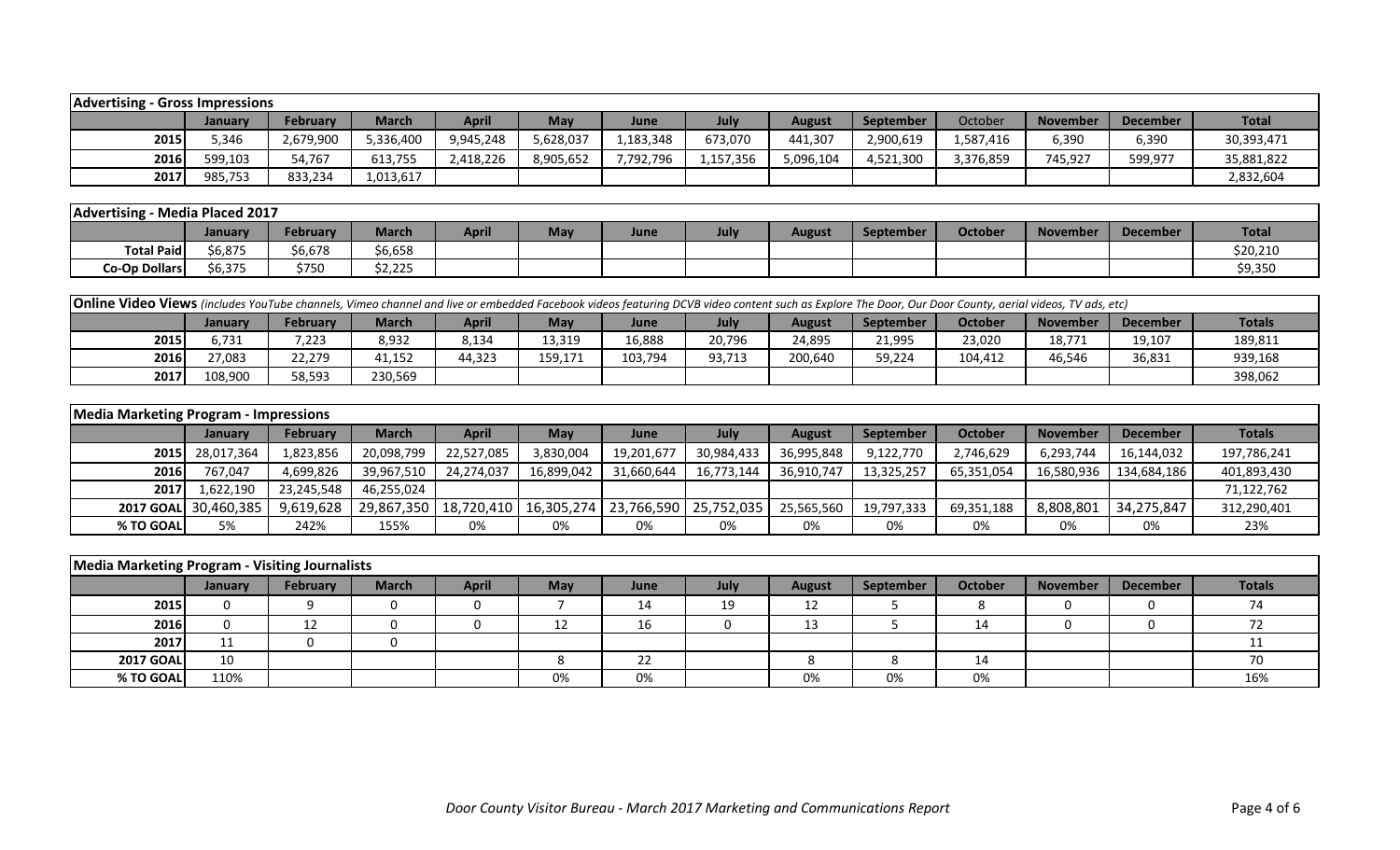| Media Marketing Program - Ad Value Equivalency |             |                 |              |              |             |           |           |               |                |                |                 |                 |               |
|------------------------------------------------|-------------|-----------------|--------------|--------------|-------------|-----------|-----------|---------------|----------------|----------------|-----------------|-----------------|---------------|
|                                                | January     | <b>February</b> | <b>March</b> | <b>April</b> | May         | June      | July      | <b>August</b> | September      | <b>October</b> | <b>November</b> | <b>December</b> | <b>Totals</b> |
| 2015                                           | \$70,320    | \$72,596        | \$80,581     | \$330,607    | \$1,209,143 | \$282,586 | \$168,520 | \$154,576     | \$174,956      | \$40,256       | \$56,902        | \$93,224        | \$2,734,267   |
| 2016                                           | \$147,959   | \$94,919        | \$200,684    | \$186,717    | \$296,988   | \$87,288  | \$133,852 | \$242,453     | \$264,471      | \$136,292      | \$163,845       | \$282,954       | \$2,238,422   |
| 2017                                           | \$84,480    | \$358,050       | \$249,878    |              |             |           |           |               |                |                |                 |                 | \$692,408     |
|                                                |             |                 |              |              |             |           |           |               |                |                |                 |                 |               |
| <b>Group Tour Contacts</b>                     |             |                 |              |              |             |           |           |               |                |                |                 |                 |               |
|                                                | January     | February        | <b>March</b> | <b>April</b> | May         | June      | July      | <b>August</b> | September      | <b>October</b> | <b>November</b> | <b>December</b> | <b>Totals</b> |
| 2015                                           | 134         | 451             | 110          | 206          | 188         | 179       | 176       | 89            | 125            | 67             | 149             | 1               | 1,875         |
| 2016                                           | 71          | 614             | 102          | 73           | 58          | 118       | 111       | 209           | 108            | 108            | 109             | 226             | 1,907         |
| 2017                                           | 41          | 329             | 136          |              |             |           |           |               |                |                |                 |                 | 506           |
|                                                |             |                 |              |              |             |           |           |               |                |                |                 |                 |               |
| <b>Group Tour Inquiries</b>                    |             |                 |              |              |             |           |           |               |                |                |                 |                 |               |
|                                                | January     | February        | <b>March</b> | <b>April</b> | May         | June      | July      | <b>August</b> | September      | <b>October</b> | <b>November</b> | <b>December</b> | <b>Totals</b> |
| 2015                                           | 33          | 19              | 13           | 15           | 12          | 9         | 15        | 13            | 15             | 23             | 8               |                 | 176           |
| 2016                                           | 41          | 22              | 6            | 15           | 5           | 12        | 9         | 19            | $\overline{7}$ | $\overline{4}$ | $\overline{7}$  | $\mathbf{3}$    | 150           |
| 2017                                           | $5^{\circ}$ | 12              | 10           |              |             |           |           |               |                |                |                 |                 | 27            |
|                                                |             |                 |              |              |             |           |           |               |                |                |                 |                 |               |
| <b>Meeting/Event Planner Contacts</b>          |             |                 |              |              |             |           |           |               |                |                |                 |                 |               |
|                                                | January     | February        | <b>March</b> | <b>April</b> | May         | June      | July      | <b>August</b> | September      | <b>October</b> | <b>November</b> | <b>December</b> | <b>Totals</b> |
| 2015                                           | 97          | 85              | 171          | 188          | 209         | 181       | 373       | 120           | 101            | 149            | 52              | 59              | 1,785         |
| 2016                                           | 1,000       | 338             | 158          | 182          | 162         | 18        | 338       | 90            | 170            | 145            | 216             | $\mathbf{3}$    | 2,820         |
| 2017                                           | 1,508       | 36              | 125          |              |             |           |           |               |                |                |                 |                 | 1,669         |
|                                                |             |                 |              |              |             |           |           |               |                |                |                 |                 |               |
| <b>Meeting/Event Planner Inquiries</b>         |             |                 |              |              |             |           |           |               |                |                |                 |                 |               |
|                                                | January     | February        | <b>March</b> | <b>April</b> | May         | June      | July      | <b>August</b> | September      | <b>October</b> | <b>November</b> | <b>December</b> | <b>Totals</b> |
| 2015                                           | 82          | 35              | 42           | 56           | 66          | 76        | 54        | 37            | 31             | 28             | 20              | 21              | 548           |
| 2016                                           | 41          | 35              | 21           | 26           | 40          | 17        | 24        | 21            | 16             | 6              | 9               | $\mathbf{1}$    | 257           |
| 2017                                           | 12          | 10              | 6            |              |             |           |           |               |                |                |                 |                 | 28            |